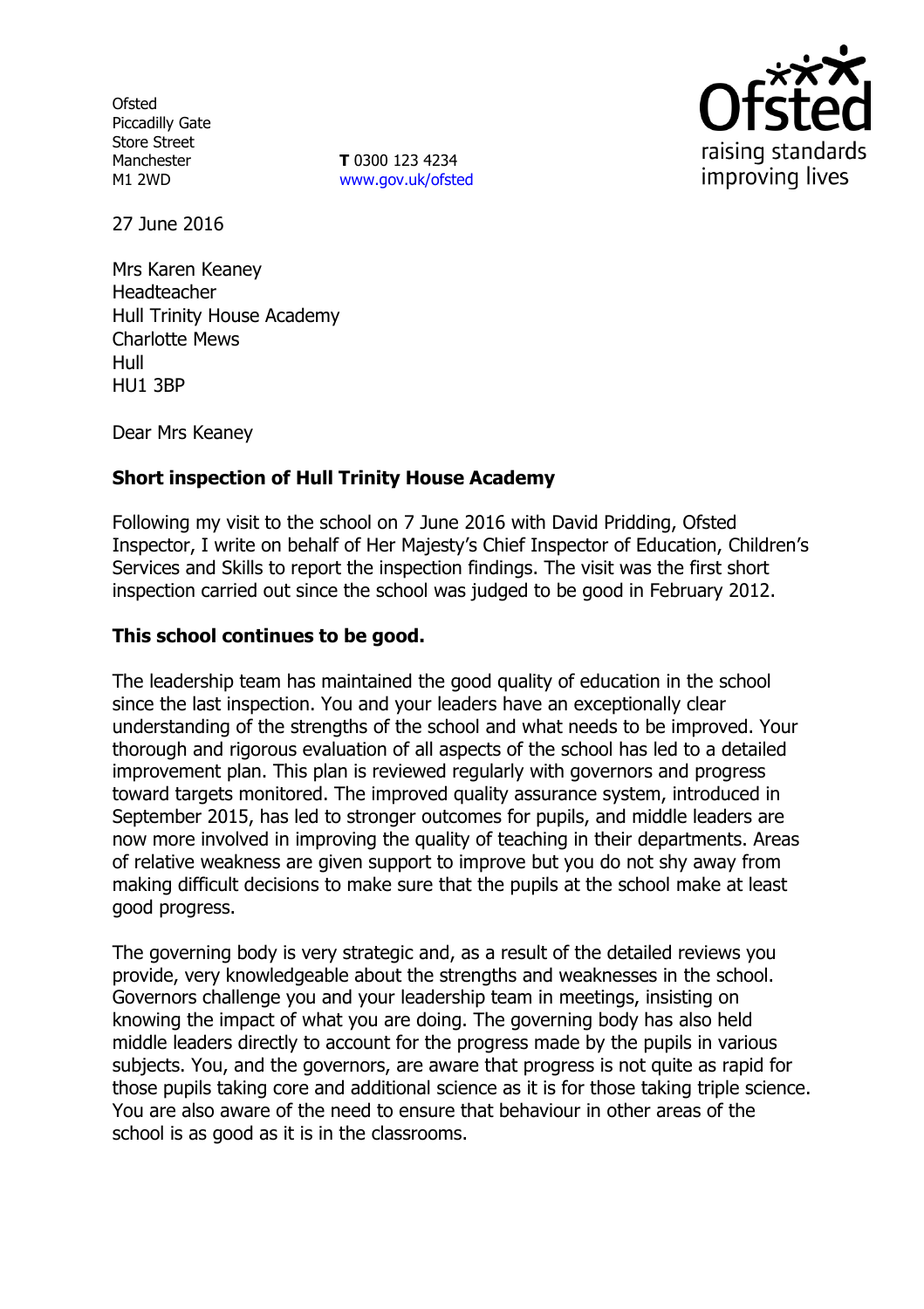

## **Safeguarding is effective.**

All safeguarding policies and procedures are in place. Staff are extremely vigilant when they have concerns, and issues in the past have been thoroughly dealt with. Effective liaison with external agencies means appropriate support and advice are sought when needed. Your initiative to appoint a full-time social worker to the school means you have expert support for the pupils each day. Checks made on adults working in the school are fit for purpose and well organised. Staff and governors receive appropriate and regular child protection training. You ensure that staff and pupils understand the dangers of radicalisation, extremism and exploitation.

Pupils we spoke to during the inspection stated they feel safe. The overwhelming majority of parents who responded to the Ofsted questionnaire, Parent View, believe pupils are safe in the school. This reflects the views you have collected over the academic year of parents.

## **Inspection findings**

- You have created an ambitious culture which is also highly supportive. The appraisal system is effective in raising the expectations of staff, and combined with challenging targets, is improving the progress pupils make.
- The curriculum provided is highly appropriate. It has a good mix of academic and vocational qualifications which enables the pupils to pursue their interests. As a result, 100% of the pupils over the past three years have left Year 11 to go to employment, education or training. The recent addition of Maritime Studies in Year 10 allows pupils to take a qualification which could give them a head start in obtaining a job in the maritime industry. This qualification links the strong maritime history of the school to the future employment opportunities in the city of Kingston Upon Hull.
- **Pupils' personal development, behaviour and welfare are strong. The** curriculum enables them to develop their knowledge and understanding of sensitive topics. You have also taken opportunities to allow the pupils to share their own experiences through assemblies. This has been a very effective strategy in terms of promoting understanding of different faiths and views on the world.
- In 2015 pupils made less progress in mathematics than in English. As a result of actions taken, progress in mathematics across the school is now at least good. Gaps between disadvantaged pupils and their peers are closing rapidly. Where there are still gaps, you are fully aware of them and have put in place actions to ensure that they, too, close.
- **Pupils taking triple science are making at least good progress. However, the** progress in core and additional science is less strong. You are fully aware of this and have made changes to ensure that the pupils make the best possible progress in these two subjects.
- You have focused on the progress made by the most able pupils this academic year. As a result, lessons are now more challenging and teachers are making sure that this group of pupils is making at least good progress. In lessons, good relationships between the staff and the pupils, combined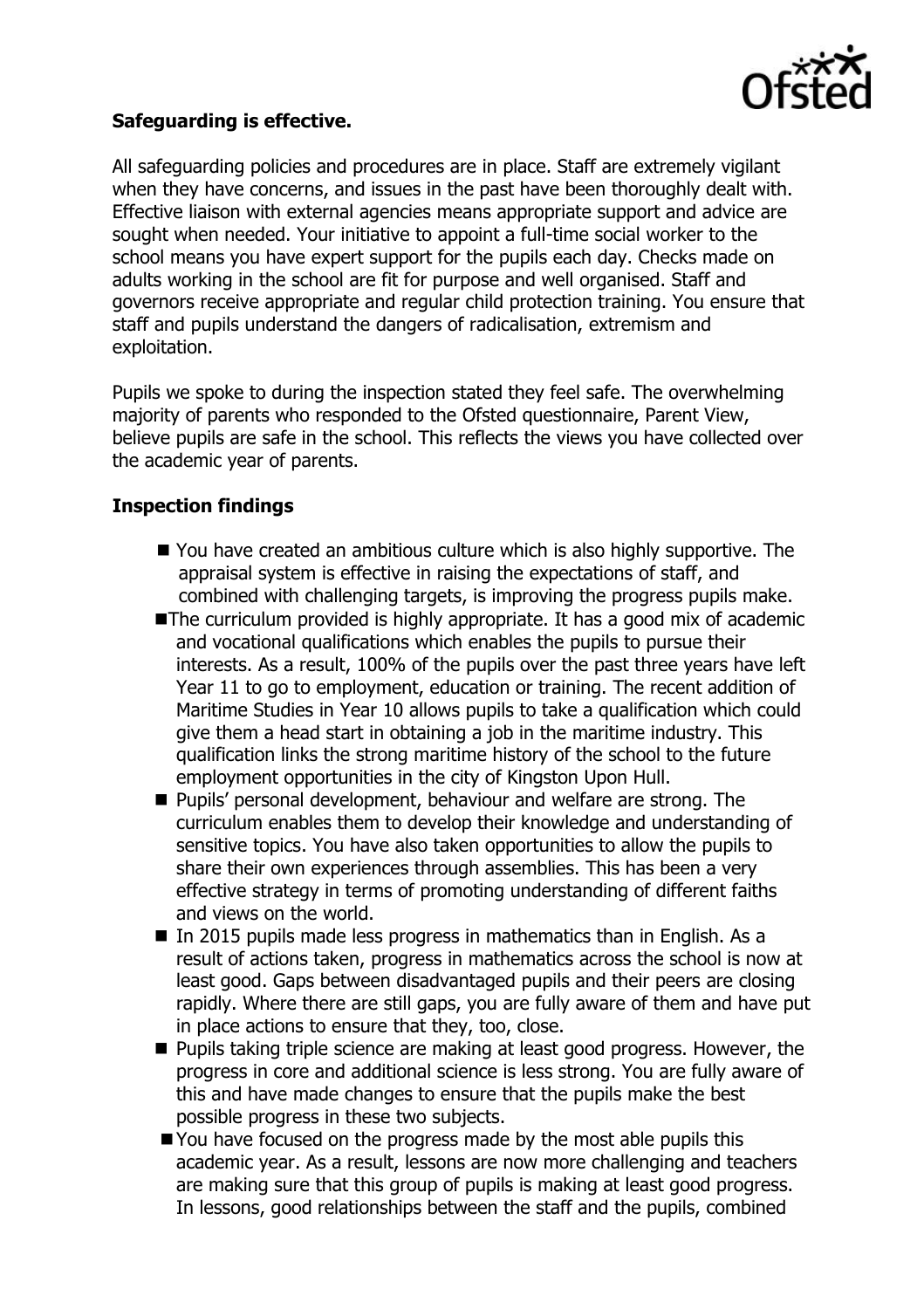

with good subject knowledge, mean that pupils are able to learn in a supportive and safe environment.

- At the last inspection, teaching was an area for improvement. Bespoke training for staff, combined with high expectations and an increased focus on improving the pupils' progress, have developed teaching skills. Teachers ask questions which enable the pupils to think and develop their answers. Staff plan activities which are based on accurate assessment so that work challenges the pupils regardless of their academic ability.
- Taking on roles as Officers, or Junior Officers, allows the pupils to rise to the challenge of taking considerable responsibility around the school. Behaviour in lessons and supervised areas is very good. Attendance is above the national average. Pupils wear their uniform with pride, and impeccably. Their books are presented well and they care for their environment. However, as you are fully aware, a few pupils do not have the self-discipline to ensure their behaviour in unsupervised areas is as good.

## **Next steps for the school**

Leaders and those responsible for governance should ensure that:

- $\blacksquare$  the good practice which has improved the progress made by the pupils in triple science is shared so that pupils taking other science courses make the same good progress
- $\blacksquare$  pupils are encouraged to develop the self-discipline needed to ensure their behaviour in unsupervised areas is as good as in lessons.

I am copying this letter to the chair of the governing body, the regional schools commissioner and the director of children's services for the City of Kingston Upon Hull Council. This letter will be published on the Ofsted website.

Yours sincerely

Tanya Stuart **Her Majesty's Inspector**

#### **Information about the inspection**

My colleague and I met with you, other senior leaders, two representatives of the academy trust, SPTA (Schools Partnership Trust Academies) and representatives from the governing body, including the chair of the governing body. We had two meetings with pupils, and spoke to many pupils informally at break and lunchtimes. We made short visits to lessons with you and other senior leaders, during which we looked at work in pupils' books, marking, planning and information about pupils' progress. We also talked to pupils about their knowledge and understanding of what they were being taught. We took into account the views of parents, using the Parent View survey, and the surveys you have conducted of parents. We evaluated a range of documents provided by the school, including information about pupils'